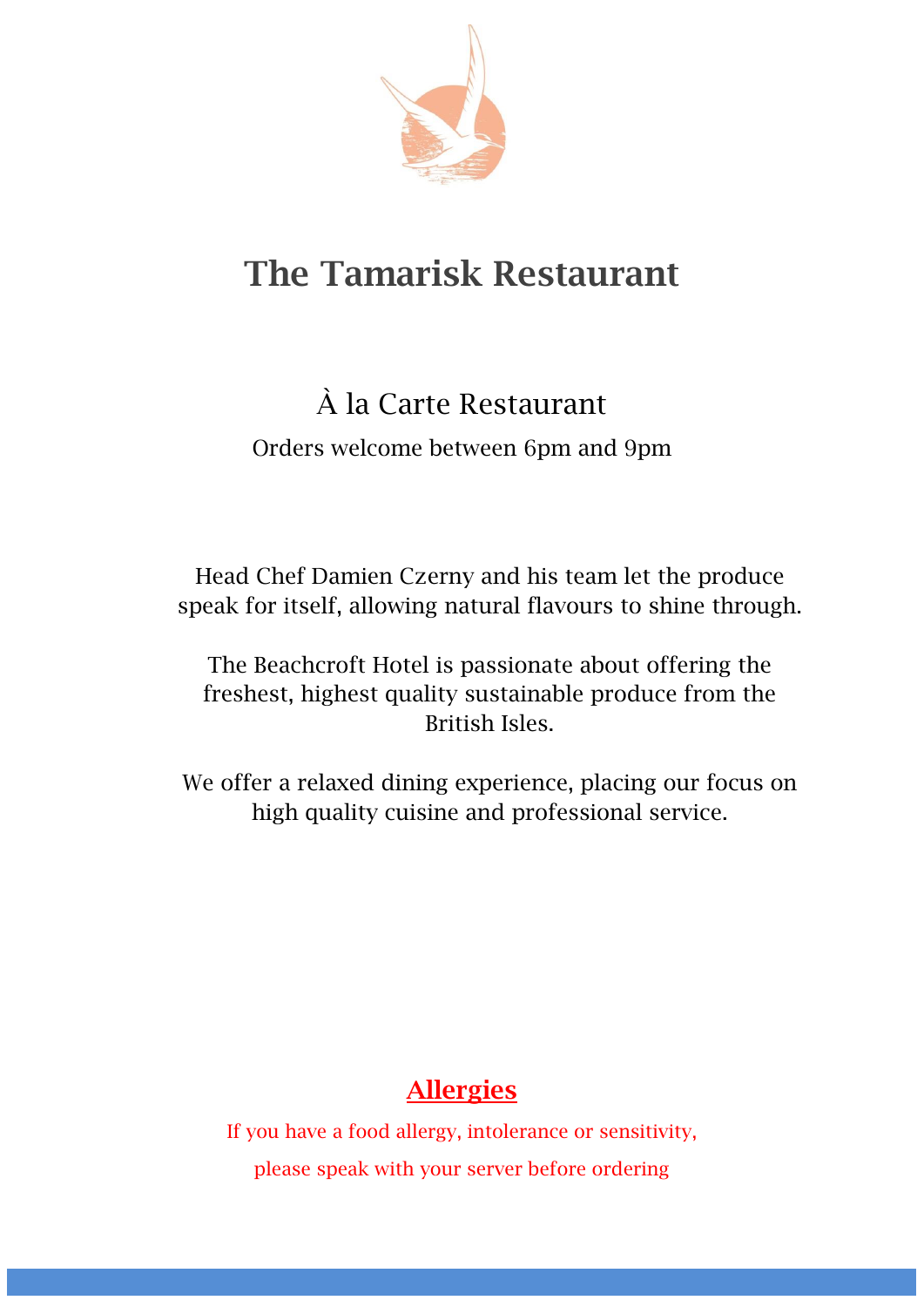

## **Starters**

#### Soup of the Day - £7

*Fresh bread roll*

Pan Fried Scallops - £11

*Cauliflower purée, black pudding crumb, parsley butter shrimps*

### Chicken Liver Parfait - £8

*Pickled cucumber ribbons, brioche toast, onion marmalade*

#### Smoked Salmon Roulade - £9

*Salmon cream cheese mousse, sourdough crisp, lemon oil Compressed cucumber gel*

Tomato, Basil & Mozzarella Arancini - £8

*Balsamic & truffle dip*

Trio of Melon £8

*Orange gel, raspberry sorbet*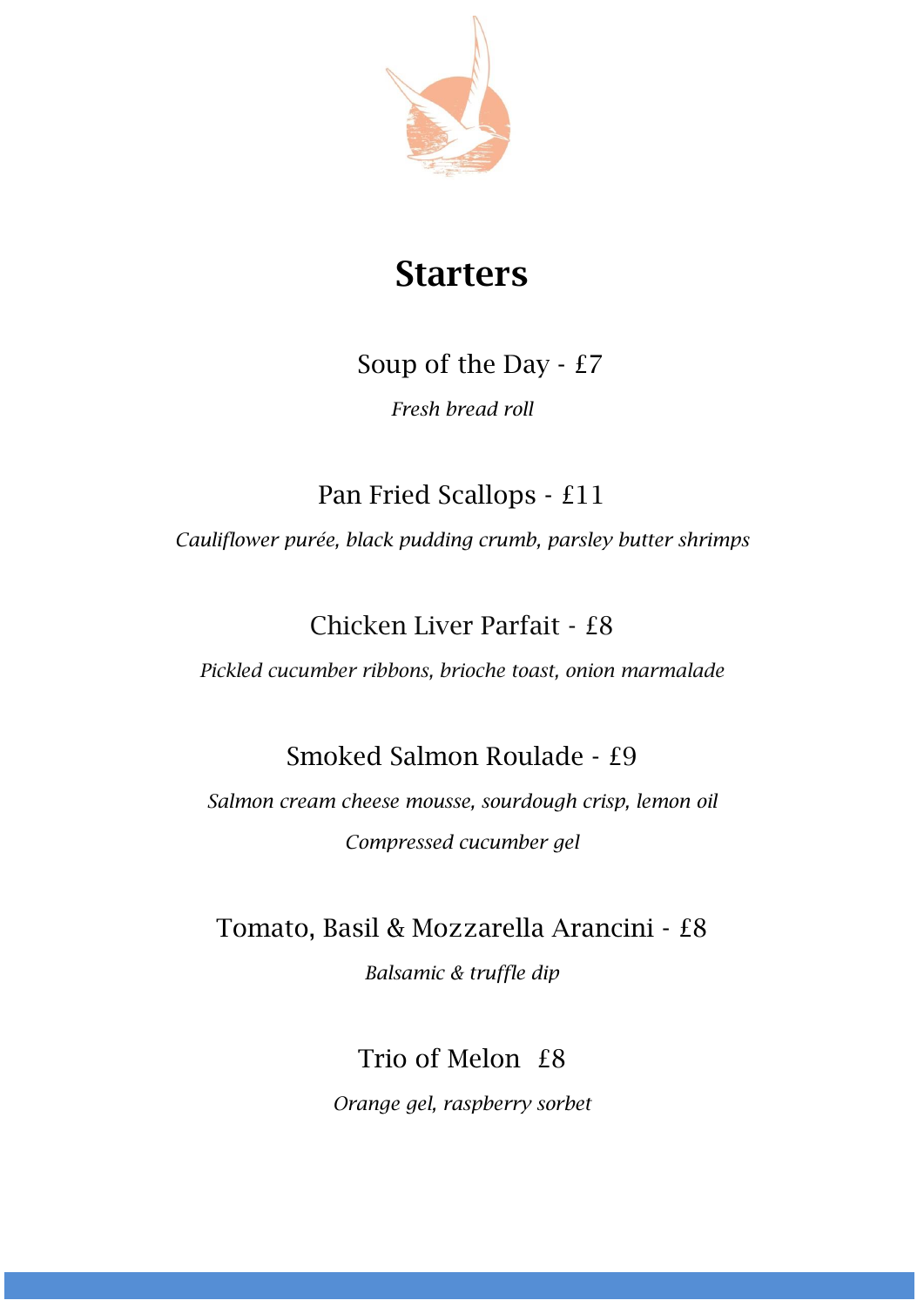

# **Mains**

#### Pan Fried Sea Bream Fillet - £25

*Lemon & spinach risotto, roasted heritage tomatoes, Parmesan crisp*

### Rump of Lamb - £29

*Boulangère potatoes, heritage carrots, red wine jus*

## Chicken Ballotine - £24

*Stuffed with wild mushrooms and herbs, champ mash, tender stem broccoli, crispy chicken skin, chicken jus*

#### Oven Baked Salmon - £24

*Crushed new potatoes, fine green beans, watercress sauce*

## Cauliflower Steak - £21

*Cauliflower purée, champ mash, lemon, caper and golden raisin dressing*

#### Marinated Sirloin Steak - £32

*Chips, herb roasted tomato, portobello mushrooms, beer battered onion rings Garlic butter or peppercorn sauce*